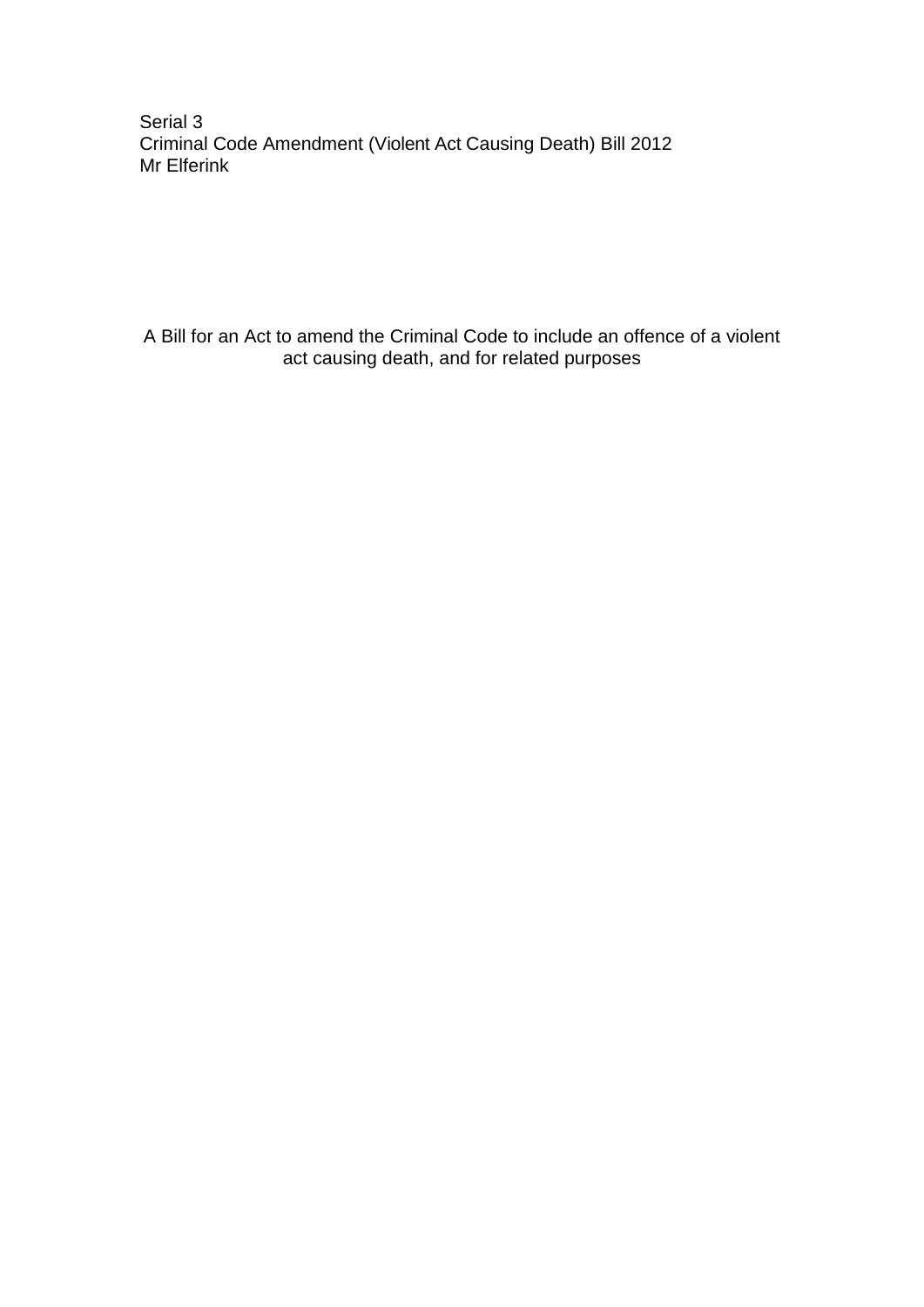## NORTHERN TERRITORY OF AUSTRALIA

### CRIMINAL CODE AMENDMENT (VIOLENT ACT CAUSING DEATH) ACT 2012

Act No. [ ] of 2012 \_\_\_\_\_\_\_\_\_\_\_\_\_\_\_\_\_\_\_\_

\_\_\_\_\_\_\_\_\_\_\_\_\_\_\_\_\_\_\_\_

# Table of provisions

| Part 1              | <b>Preliminary matters</b>         |        |
|---------------------|------------------------------------|--------|
| $\mathbf{1}$<br>2   |                                    |        |
| Part 2              | <b>Amendment of Criminal Code</b>  |        |
| 3<br>$\overline{4}$ |                                    |        |
|                     | 161A Violent act causing death     |        |
| Part 3              | <b>Amendment of Sentencing Act</b> |        |
| 5<br>6              |                                    | 3<br>3 |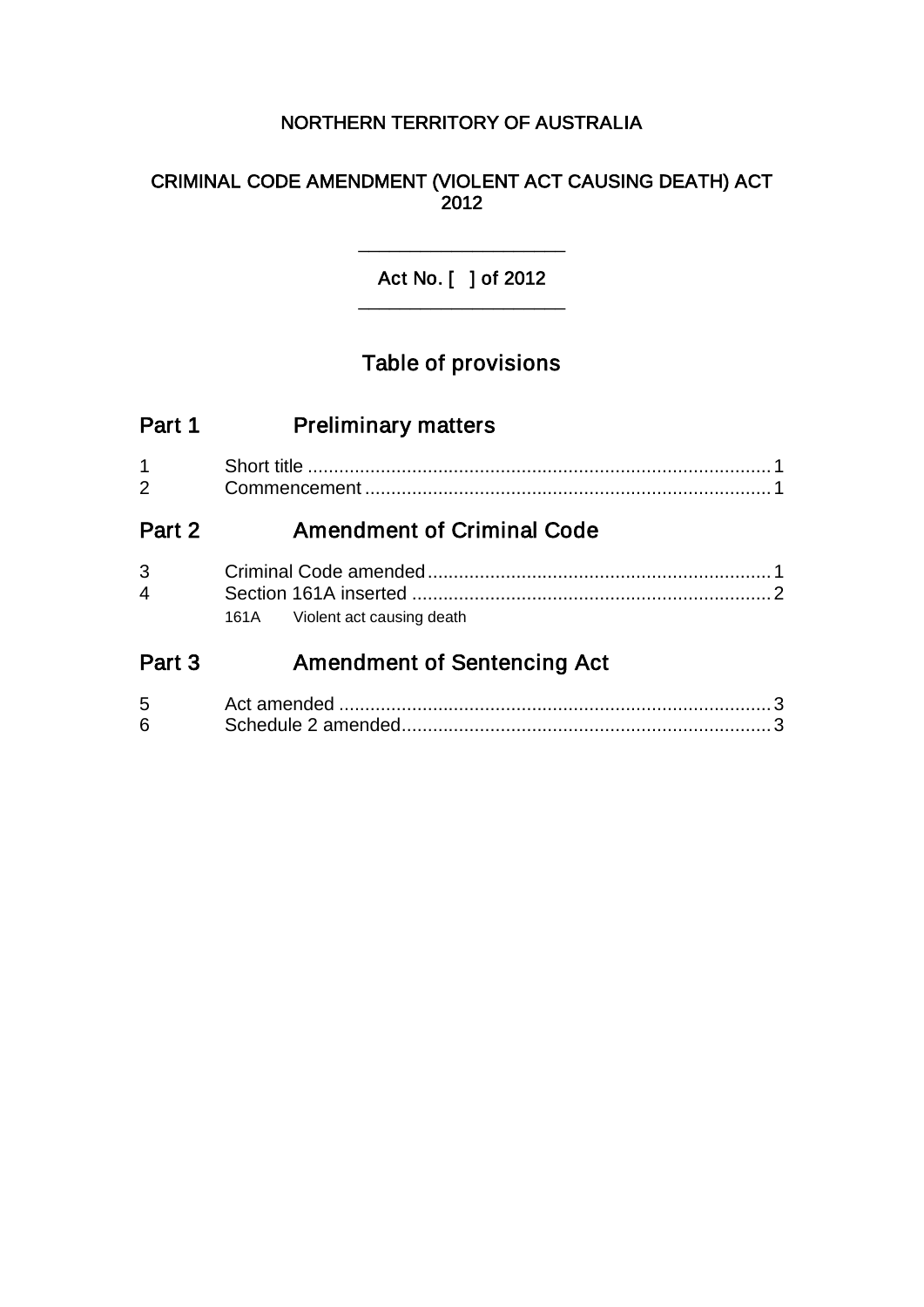

# NORTHERN TERRITORY OF AUSTRALIA \_\_\_\_\_\_\_\_\_\_\_\_\_\_\_\_\_\_\_\_

## Act No. [ ] of 2012 \_\_\_\_\_\_\_\_\_\_\_\_\_\_\_\_\_\_\_\_

An Act to amend the Criminal Code to include an offence of a violent act causing death, and for related purposes

> [Assented to [ ] 2012] [Second reading [ ] 2012]

The Legislative Assembly of the Northern Territory enacts as follows:

## Part 1 **Preliminary matters**

#### 1 Short title

This Act may be cited as the Criminal Code Amendment (Violent Act Causing Death) Act 2012.

### 2 Commencement

This Act commences on the day fixed by the Administrator by Gazette notice.

## Part 2 **Amendment of Criminal Code**

#### 3 Criminal Code amended

This Part amends the Criminal Code.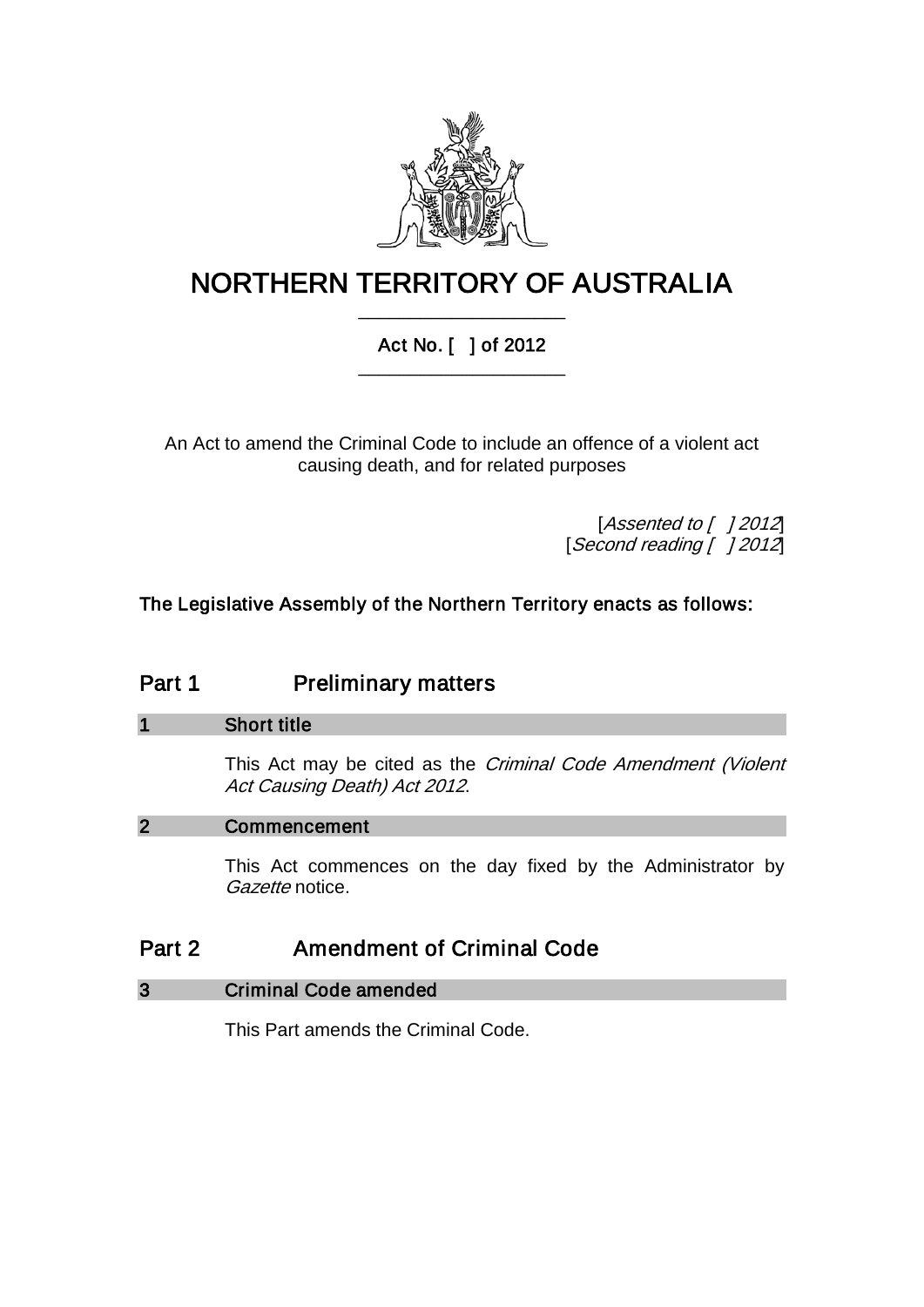#### 4 Section 161A inserted

After section 161

insert

#### 161A Violent act causing death

- (1) A person (the **defendant**) is guilty of the crime of a violent act causing death if:
	- (a) the defendant engages in conduct involving a violent act to another person (the *other person*); and
	- (b) that conduct causes the death of:
		- (i) the other person; or
		- (ii) any other person.

Maximum penalty: Imprisonment for 16 years.

- (2) Strict liability applies to subsection (1)(b).
- (3) The defendant is criminally responsible for the crime even if the other person consented to the conduct mentioned in other person consented to the conduct mentioned in subsection (1)(a).
- (4) However, the defendant is not criminally responsible for the crime if:
	- (a) the conduct involving the violent act is engaged in by the defendant:
		- (i) for the purpose of benefiting the other person; or
		- (ii) as part of a socially acceptable function or activity; and
	- (b) having regard to the purpose, function or activity mentioned in paragraph (a), the conduct was reasonable.
- (5) In this section:

conduct involving a violent act means conduct involving the direct application of force of a violent nature to a person, whether or not an offensive weapon is used in the application of the force.

Examples of the application of force of a violent nature A blow, hit, kick, punch or strike.